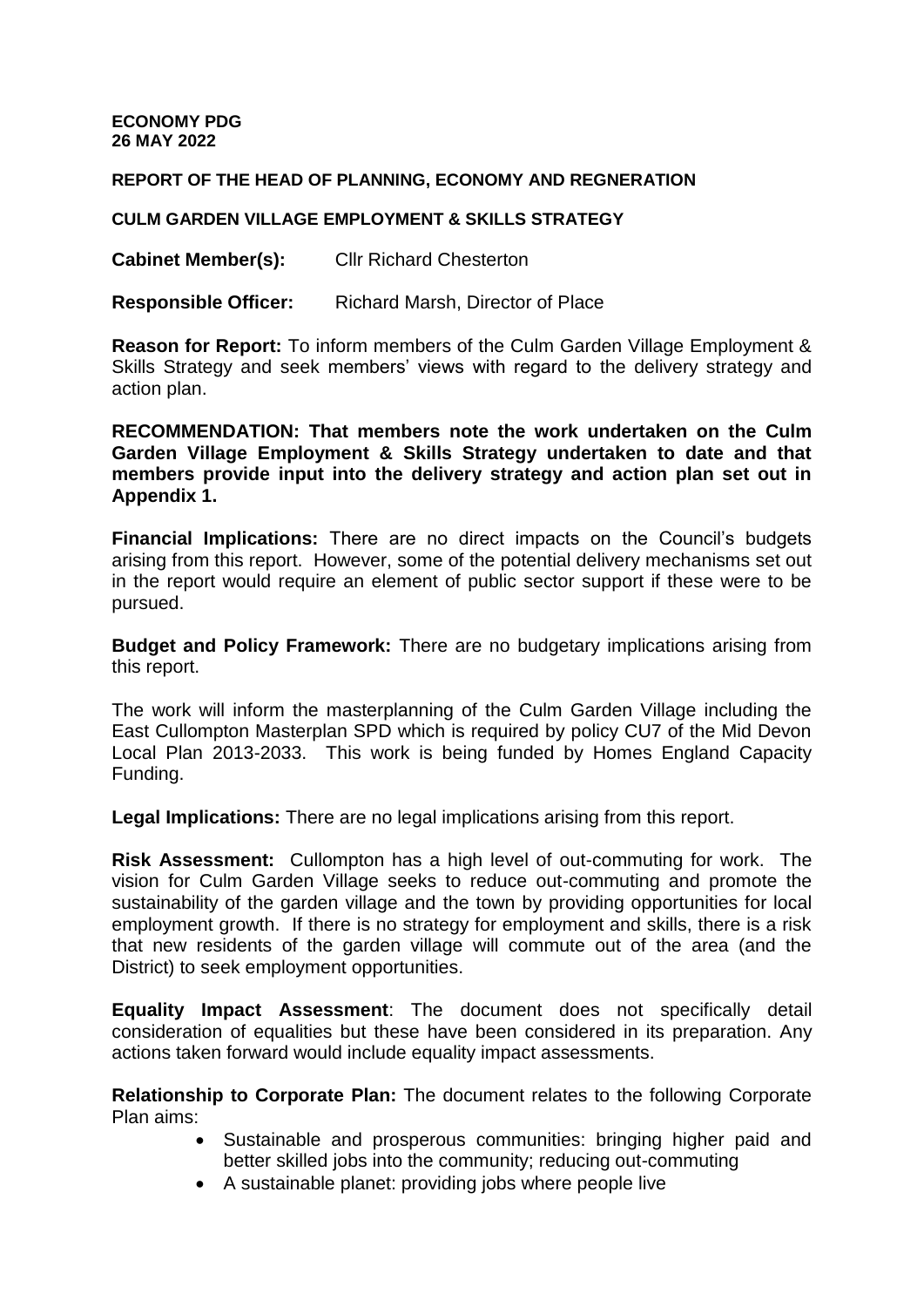- Facilitate the creation of exciting new commercial opportunities within strategic development at Culm Garden Village
- Identify strategic and tactical interventions to create economic and community confidence and pride in the places we live.

**Impact on Climate Change:** Climate change is a key driver for the strategy, in particular creating a sustainable new community which complements the existing town. The strategy looks to provide jobs that can be accessed by sustainable transport methods.

## **1.0 Introduction**

- 1.1 BE Group and Per Consulting were commissioned to prepare a Culm Garden Village Employment and Skills Strategy on behalf of Mid Devon District Council. The Strategy provides advice on the employment opportunities in Cullompton and the potential for employment uses within the Culm Garden Village (CGV). Furthermore, the study looks at how skills improvement programmes can help to drive business interest in the CGV. The strategy is included as **Appendix 1**.
- 1.2 The CGV was one of 14 areas initially awarded Garden Village Status by the Government in January 2017. Located to the east of Cullompton, the Garden Village is identified as having the potential to deliver up to 5,000 sustainable new homes in a country park landscape, with jobs, community facilities and transport, all highly integrated with the existing market town of Cullompton.
- 1.3 Phase 1 of CGV is allocated by policy CU7 of the adopted Mid Devon Local Plan. However, the Council has indicated a clear intention and direction of travel towards a garden village of significantly greater scale than that currently allocated. A wider area needed to accommodate this growth has not yet been allocated and will need to be identified through Mid Devon's next Local Plan.
- 1.4 Policy CU7 requires the provision of 20,000 square metres commercial floorspace within the plan period and a further 12,000 post-2033, to include a care home or retirement complex, appropriately scaled retail development and other suitable uses such as offices and a hotel or leisure development. This requirement will be considerably increased within any future allocation of land for CGV.
- 1.5 One of the 9 key principles in the draft CGV Vision & Concept document published in 2019 is to create ambitious employment opportunities. The principle establishes that a broad range of high quality employment opportunities is required to reduce out-commuting and help deliver a sustainable, resilient community, supported by an economy and skills strategy to attract the right people with the right skills and the right jobs

## **2.0 The CGV Employment & Skills Strategy**

2.1 The Culm Garden Village Employment and Skills Strategy has drawn on primary and secondary research methods, including site visits, interviews with